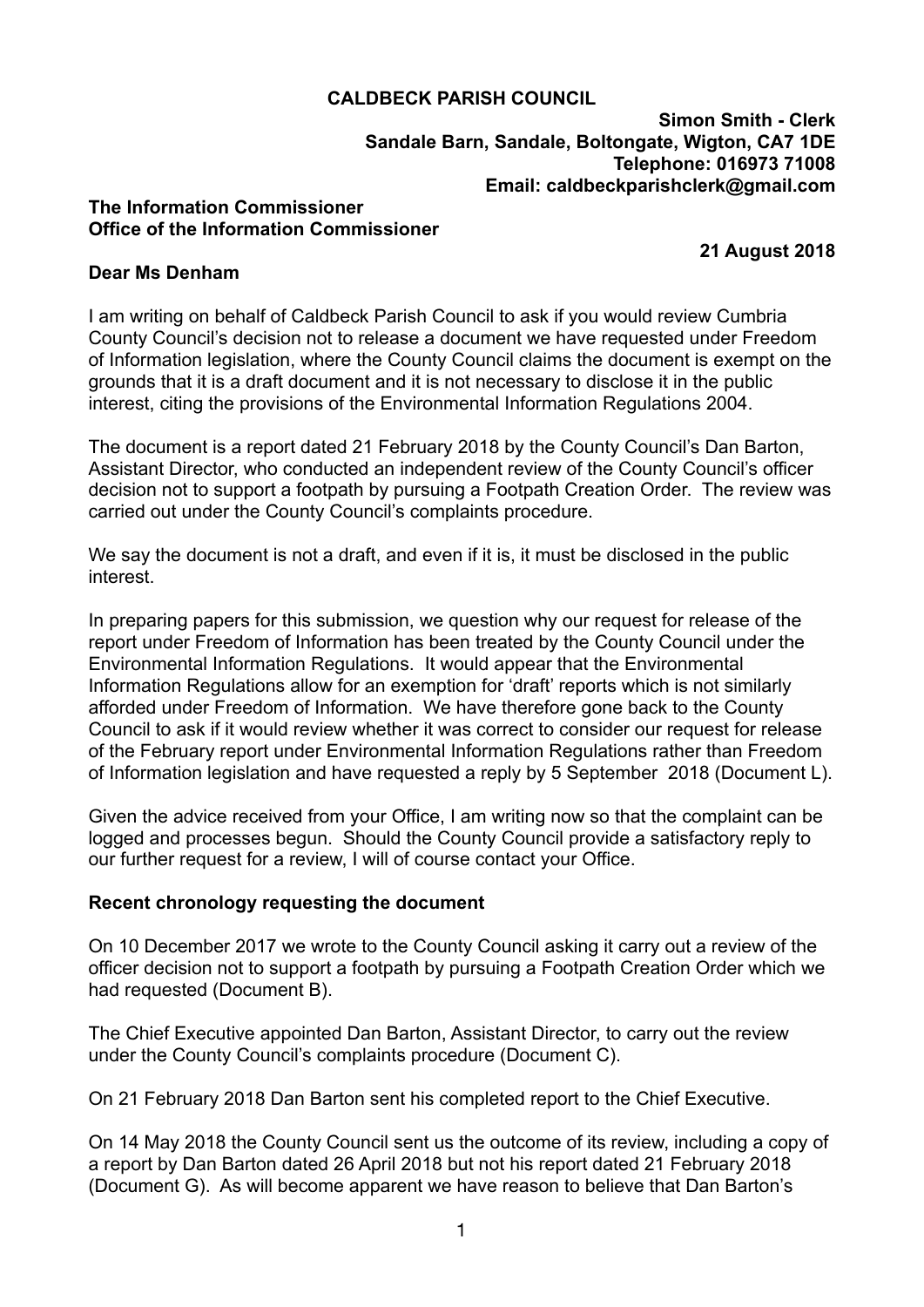report dated 21 February 2018 may be substantially different from the report sent to us dated 26 April 2018.

On 29 May 2018 we requested documents under Freedom of Information legislation with a statutory deadline of 27 June 2018 (Document H).

On 10 July 2018 the County Council sent its response (Document I), in which the County Council claimed exemption from releasing the requested report dated 21 February 2018.

Having taken advice from your Office using the webchat facility, on 2 August 2018 we wrote to the County Council asking it to review its decision to claim exemption (Document J) and stated we would be contacting the Information Commissioner on 16 August 2018 if we did not receive a satisfactory response.

The County Council replied on 16 August 2018 and concluded it had correctly followed procedures in claiming exemption for the document (Document K).

## **Background - Caldbeck to Hesket Newmarket footpath**

Before explaining the reasons why we believe the report dated 21 February 2018 should be released, I need to set out the background to our Freedom of Information request.

Caldbeck Parish Council has been pressing to establish a direct, easy to walk, wheel chair accessible footpath and permitted cycle path between Caldbeck and Hesket Newmarket alongside Hesket Lonning, the road linking the two villages. The proposed path will follow the road on the field side of the existing roadside hedges, be fenced off from the rest of the field concerned and be surfaced. It would be approximately one mile in length and is all in the Lake District National Park.

A call for such a footpath was included in the 2005-15 Parish Plan as the top priority item and was overwhelmingly supported by parishioners.

Caldbeck Parish Council has received £100,000 as a generous gift to pay for the mapping, compensation and construction of the footpath and is confident the work can be completed within budget. The gift is from a parishioner and the footpath would be in memory of her late husband.

All ten affected landowners initially agreed to the footpath but two later gave backword. The remaining eight signed option agreements (which have now expired but we understand they are still willing to renew the option) to sell a roadside strip to enable the footpath to go across their land.

The Parish Council asked the County Council to help as it has authority to issue a Footpath Creation Order. The County Council has been reluctant to do so. It has the power but does not have a duty to pursue a Footpath Creation Order. It has also raised concerns about potential challenge to an Order and possible legal costs if an Order were successfully challenged.

The County Council has no objection in principle to an Order. It suggested others could pursue an Order - the National Park or Allerdale Borough Council.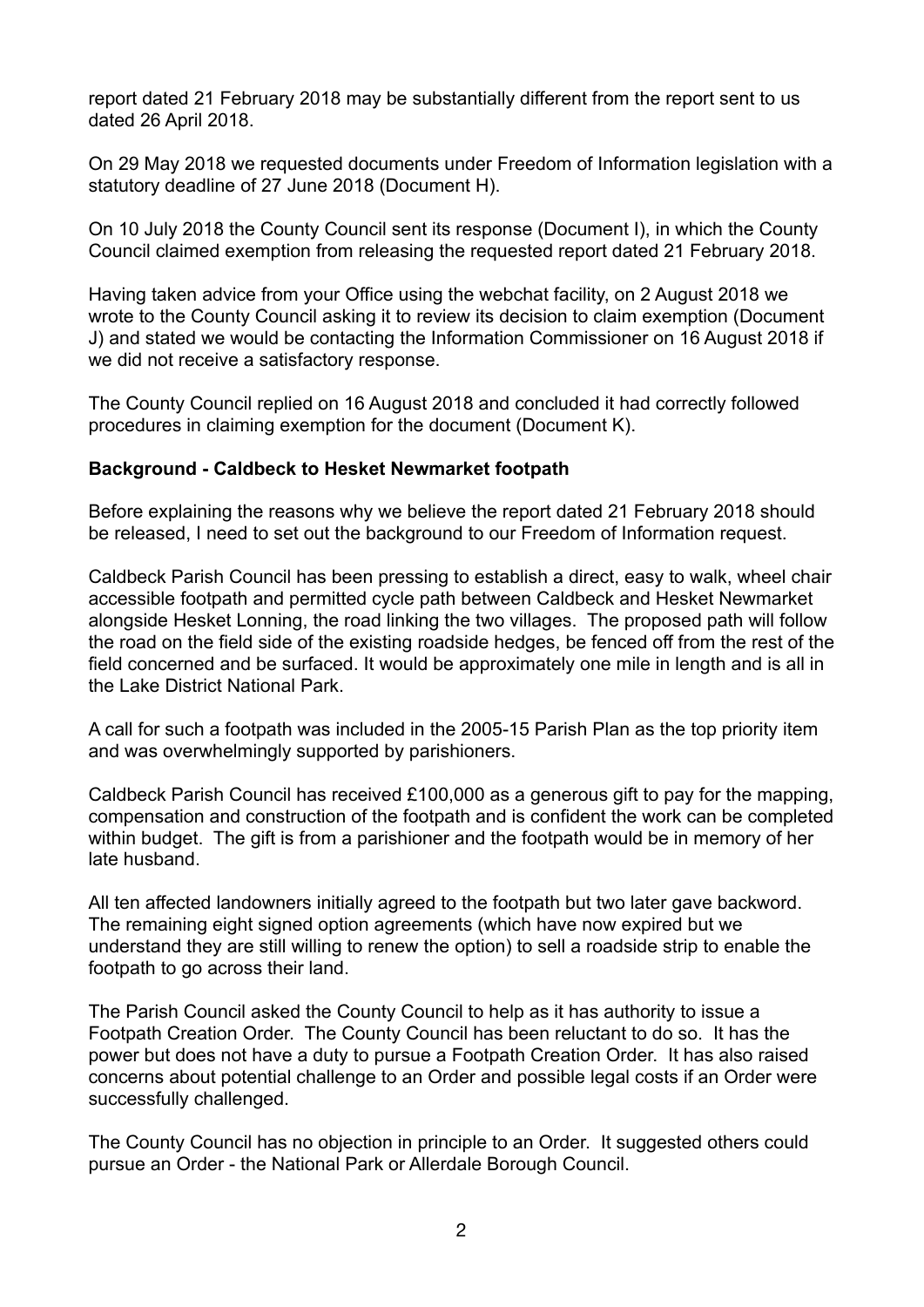The National Park is supportive but is not able to act without the County Council as Highways Authority giving its support. Whilst the National Park is happy to provide internal staff resources for the legal work, it requires an indemnity for possible external legal costs.

Allerdale Borough Council's responsibilities for footpaths in the National Park are limited to dealing with obstructions to existing footpaths, not creating new footpaths.

The two opposing landowners are not prepared to negotiate, their position having been strengthened by the County Council's decision not to pursue a Footpath Creation Order.

Without the County Council changing its mind and actively supporting the footpath, it is highly improbable that any agreement can be reached with the landowners and hence the footpath will not be established. In these circumstances the gift would be returned.

# **Attempts to engage the County Council**

The Parish Council asked the County Council for help in December 2016 and first met officers in March 2017. Officers were negative and not wanting to get involved. They considered the costs would be at least £250,000 when the Parish Council had detailed costs for the work, including land purchase, within its £100,000 budget. It was agreed officers would talk to the National Park and see if the Footpath Creation Order could be progressed by working in partnership with the National Park.

The May 2018 local elections and forming a new Cabinet led to some delays and on 7 September 2018 we met County Council senior officers, Angela Jones, Assistant Director Economy and Environment and Phil Greenup, Senior Manager of Regulatory Services. Having walked the part of the footpath for which we require the Footpath Creation Order, they recognised the merits and public benefit of the footpath, but they highlighted other priority work and the possible costs if an Order were to be challenged. As they do not have a duty to issue an Order, they would not do so. We asked them again to talk to the National Park (as we had no report as promised in March 2017) and offered to attend.

Officers were due to talk to Cabinet Members before finalising their decision. Two weeks prior to the meeting on 7 September we were sent a copy of an internal report which Phil Greenup had prepared in June but without our input to brief Cabinet members. It contained significant factual mistakes which the County Council recognised. Following discussions with Cabinet members, on 27 September 2017 the County Council confirmed its officer decision not to pursue the Footpath Creation Order.

We have regularly asked the Leader of the County Council, his Deputy and the Cabinet Member now responsible for footpaths to meet to discuss the footpath but they have not done so. Our understanding is that the County Council's Legal Services' advice is that the matter is an officer decision and members should not discuss the footpath with us. And in our recent request for release of documents, we again reiterated our desire to meet, local MPs offering to attend in support (Document J). The Chief Executive's reply dated 15 August 2018 rejected our request for a meeting (Document K).

We tried to engage County Council members first via Allerdale Local Committee, the intention being to gauge local support before going to Cabinet and Council. We presented our request for support to Allerdale Local Committee on 5 December 2017. There was no debate and members were not able to discuss or offer their views. The Chairman read out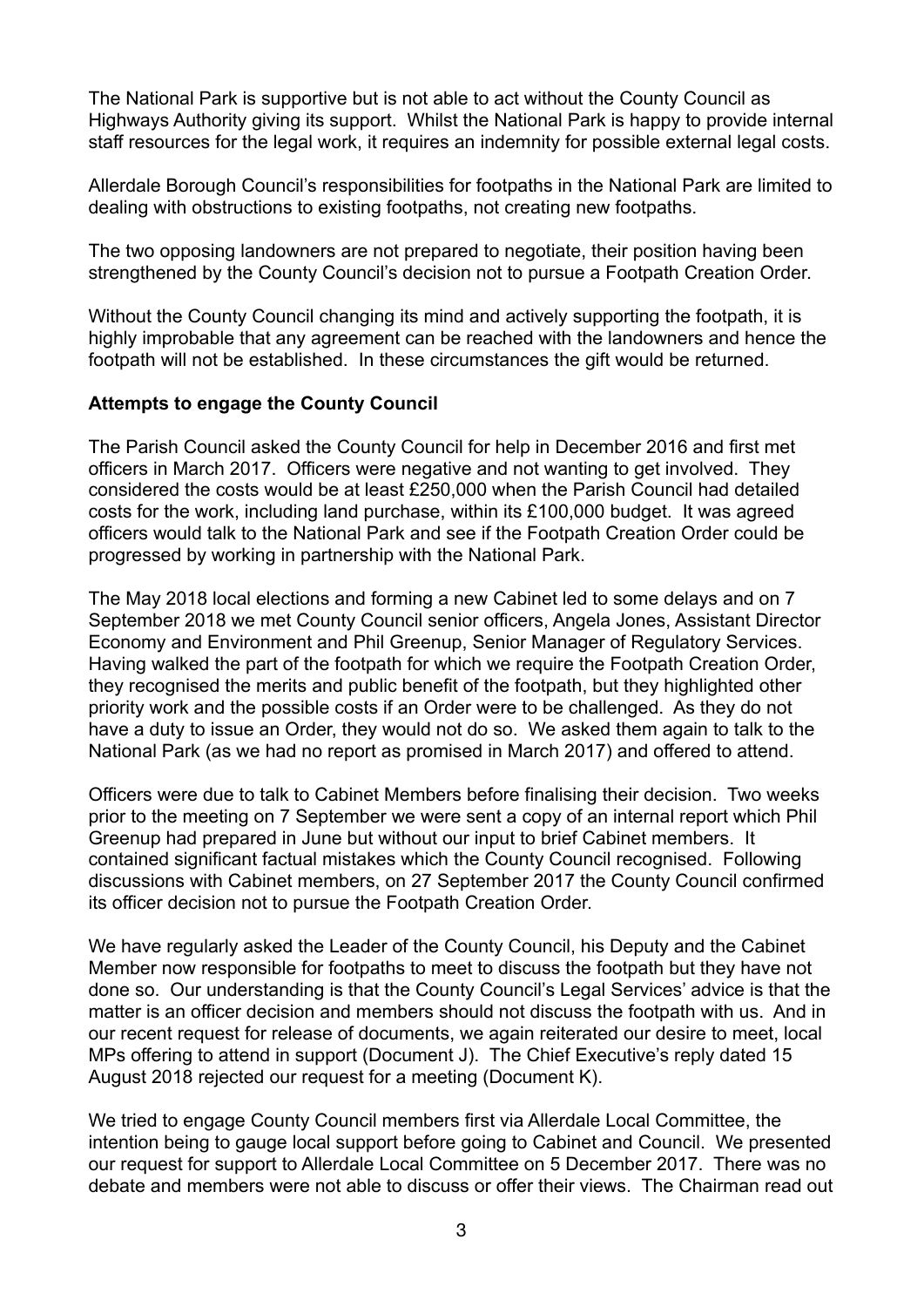a statement which restated the officer decision and suggested we write to the Chief Executive to ask for the decision to be reviewed.

This we did on 10 December 2017 when we also asked if we could take our case to Cabinet/Council (Document B). We were refused permission to make use of public participation at Cabinet/Council as we had asked a similar question at Local Committee and would need to wait 12 months (Document C). Had we known this we would not have gone to Allerdale Local Committee but would have presented our case to either Cabinet or full Council.

In late December 2017/early January 2018 we began a lobbying campaign, talking to the Cumberland News (Phil Coleman) where we got favourable coverage, launching an on line petition which has attracted more than 1,600 signatures, with some 180 positive comments in support of the footpath, and wrote to all County Councillors, given we were not allowed to use the County Council's public participation scheme to address full Council.

The Chief Executive treated our 10 December 2017 letter as a complaint and arranged for an independent review of the case (Document C). The County Council's timetable was to report in January 2018.

On 5 February 2018 we met the reviewer, Dan Barton, an Assistant Director in a different Directorate. The brief we provided him makes our case and counters the County Council's stated reasons for not supporting the footpath (Document D). There were significant delays in the County Council's timetable. We did not receive notification of the outcome until 14 May 2018 (Document G) and only after we had pressed for the response under Freedom of Information (Document F).

# **Reasons for requesting release of 21 February 2018 report**

Our reasons for challenging the County Council's claimed exemption for not releasing Dan Barton's report dated 21 February 2018 are as follows:

## **1. The report dated 21 February 2018 which we request was not material still in the course of completion**

i. The County Council claims that the report dated 21 February 2018 Dan Barton sent to the Chief Executive was not complete at that time. Our contention is the report was not a draft or unfinished document and so it is not exempt from disclosure. Under paragraph 3.4.2 of the County Council's Corporate Compliments, Comments and Complaints Procedure (Document A) it is implicit that the review is made and completed by the Assistant Director before it is sent to the Chief Executive. Dan Barton said he had completed his review in his email to me dated 26 February 2018 (Document E) which reads: "I've completed the report and submitted to the Chief Exec. I think it will be OK for me to share this with you, but I would need to wait until I have the go-ahead to do this from her – or it may not be 'proper'." Our reading is that Dan Barton had completed his report, he had finished that stage of the process, but he is awaiting confirmation that he can send a copy of the report, not that the report is draft requiring additional work. If, as appears to be the case, the County Council subsequently prepared a second report dated 26 April 2018 which it sent to us on 14 May 2018, that does not mean the first report was a draft or unfinished document still in the course of completion - it was Dan Barton's completed report as the independent reviewer.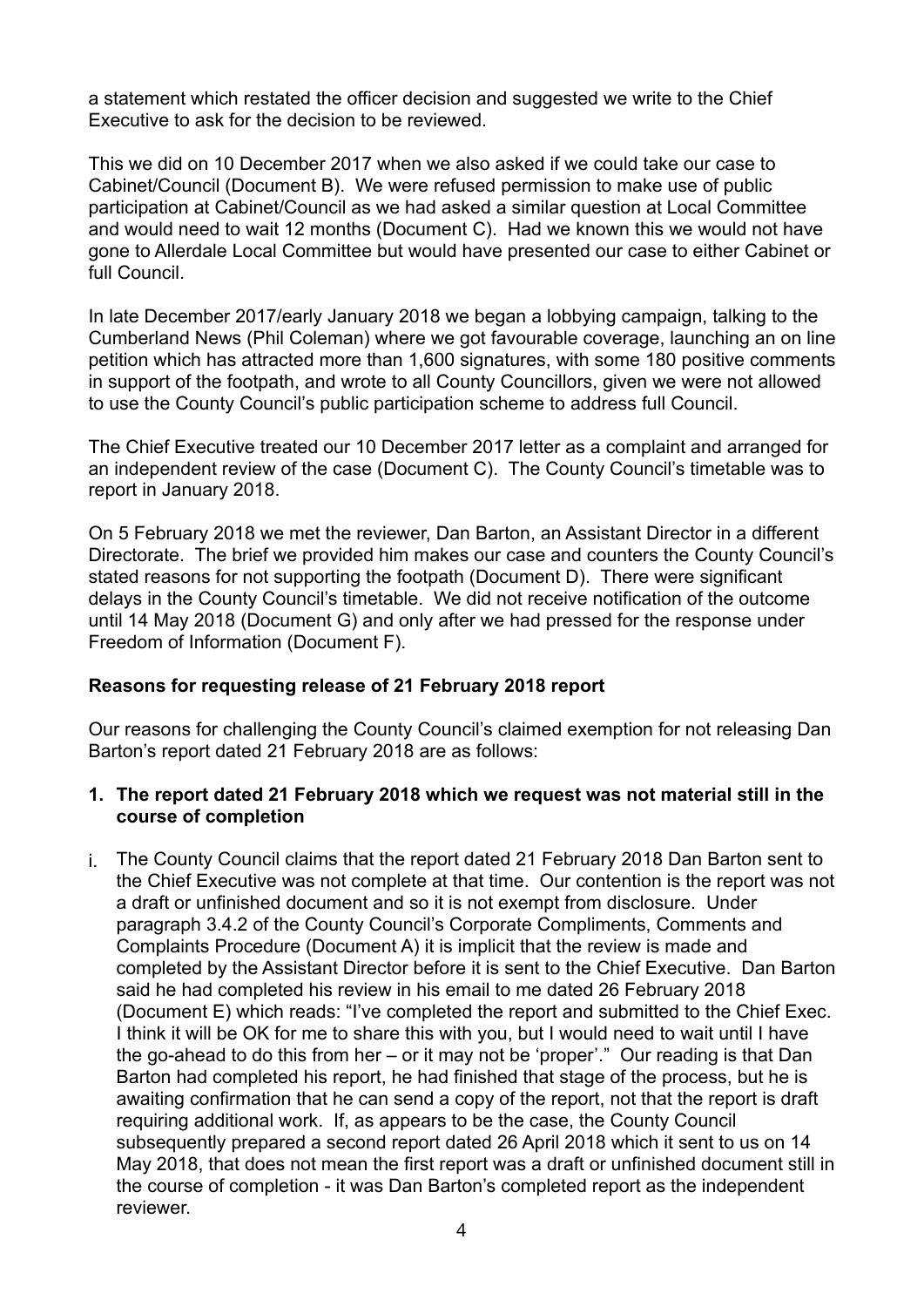ii. In the United Nations Economic Commission for Europe's interpretative guidance on the Aarhus Convention it is stated that "… the expression 'in the course of completion' relates to the process of preparation of the information or the document and not to any decision-making process for the purpose of which the given information or document has been prepared …" That would appear to apply in this case. As Dan Barton informed us, he had "completed the report" and he alone was involved in making and completing the report under the County Council's procedures.

## **2. There is a strong public interest case for transparency**

- i. Even if the County Council is correct in its argument that the report dated 21 February 2018 was a draft or unfinished document, we argue the public interest in disclosing the information outweighs the public interest in maintaining the exception.
- ii. When reading the County Council's response to its investigation of our complaint received 14 May 2018, we were extremely concerned that the 26 April 2018 report only considered processes, not the merits of the decision (Document G). The report states in para 5.1: "Subsequent to receiving a letter from the Parish Council on [10] December 2017, the Chief Executive commissioned a review tasked with finding out whether the decision-making process was appropriately followed." We therefore asked for a copy of the Chief Executive's commissioning of the review (Document H). The County Council has confirmed there was no written instruction from the Chief Executive to Dan Barton to confine his report to process and exclude the merit of the decision (Document  $\mathsf{I}$
- iii. When we met on 5 February 2018 Dan Barton assured us his report would examine the merits of the officer decision we sought to review. We were insistent that whilst we had concerns about the process, the whole point of the review was to receive a fair hearing for our case, with a recognition of the wider public benefits from the footpath, and for the County Council to change its mind and pursue a Footpath Creation Order. Dan Barton was explicit that it would be possible for his review to conclude that the decision not to pursue a Footpath Creation Order should be reversed. It was clear to us from what he said that he would be looking at the merits of the officer decision which we had asked to be reviewed.
- iv. It therefore behoves the County Council to produce the 21 February 2018 report to show whether his completed review at that point included the merits of the County Council's officer decision which we sought to review, as he had assured us he would, and whether he was subsequently instructed to confine his report to reviewing processes after his report dated 21 February 2018 was seen by the Chief Executive.
- v. Disclosure would facilitate public understanding of matters of public concern. Disclosure would ensure the County Council remains accountable to the public in respect of its operations and decision making, and follows its own procedures. The County Council's Corporate Compliments, Comments and Complaints Procedure 'review stage' puts the review in the hands of the independent Assistant Director appointed and does not envisage that he can be told to rewrite his report if his conclusions are not what the Chief Executive wishes to see.
- vi. Compliance with the County Council's own published procedures should be transparent. The County Council argues that: "effective decision making depends upon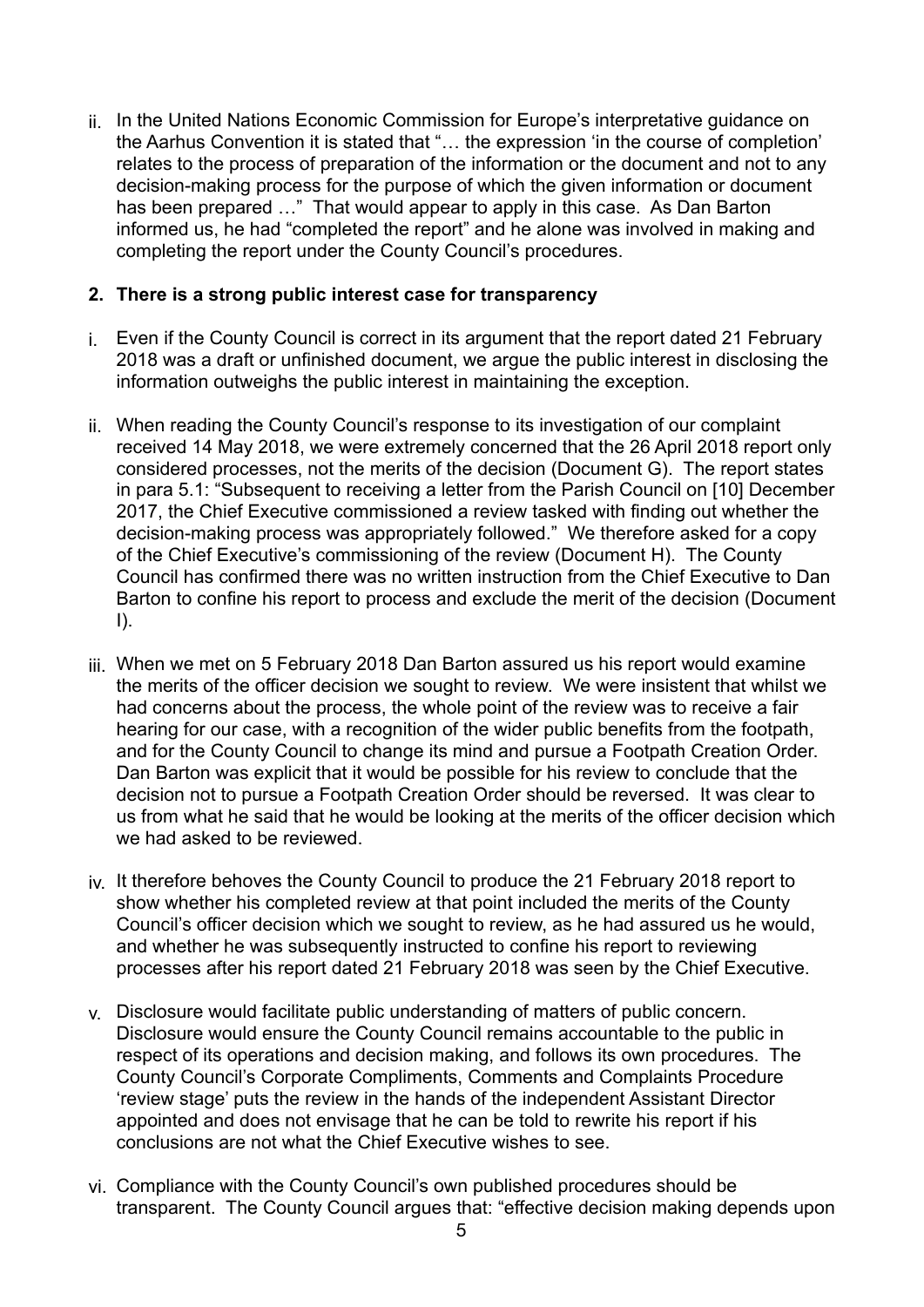sound evidence and candid communications that allow a full consideration of all the options without any concern over premature disclosure. Decisions need to be thoroughly evaluated and this can only happen when all parties have the confidence that there is no risk of those exchanges being prematurely disclosed. There is a strong public interest in maintaining a safe space for County Council officers to debate live issues and reach decisions away from external interference." (Document I) To that we respond the initial County Council officer decision not to make the requested Footpath Creation Order had that safe space, but we requested the decision be reviewed as we did not consider the officer decision had been correctly evaluated. Dan Barton was appointed to make the review independently under the County Council's procedures and he told us he was discussing the issues with the relevant officers whose decision he was reviewing before finalising his report so he was able to make use of the safe space advocated. Nor should there be debate about his report which makes him rewrite it as that makes a nonsense of the County Council's own complaints procedure.

- vii. As mentioned, Dan Barton assured us on 5 February 2018 he was dealing with the merits of the decision, he completed the review just over 2 weeks later, then nearly 12 weeks later we were sent his review which states categorically that he had only been instructed to review the process of the officer decision and not the merits, but that instruction cannot be produced.
- viii.Our letter dated 10 December 2017, which the County Council treated as a complaint, requested a review of the officer decision not to pursue a Footpath Creation Order, not just the process (Document B). We need to know what conclusion was drawn as to the reasonableness of the officer decision.
- ix. The County Council also "highlights that the report has now been completed and has already been disclosed." (Document I) The County Council has produced a report dated 26 April 2018. It has not produced the report dated 21 February 2018.
- x. Transparency in this case is essential and that public interest must heavily outweigh any public interest in maintaining the exception for what the County Council now says was a draft document because it appears the Assistant Director may have been asked to change it.

#### **3. There is a presumption in favour of disclosure**

- i. Regulation 12 (2) requires the County Council to apply a presumption in favour of disclosure.
- ii. So if there were any doubt about any of the grounds we put forward above, the statutory presumption in favour of disclosure should be applied.
- iii. That statutory presumption becomes more important where, as in this case, it appears the County Council may have something it otherwise wishes to hide - a conflict of interest must be resolved in favour of disclosure.
- iv. The County Council's conduct in this matter adds even more weight to the presumption. As is evident from the concerns we have set out in this letter and the supporting documentation, we believe there are serious criticisms to be made of the County Council's conduct in handling the whole debate over the footpath, the examination of our complaint, and our requests for the release of information. In these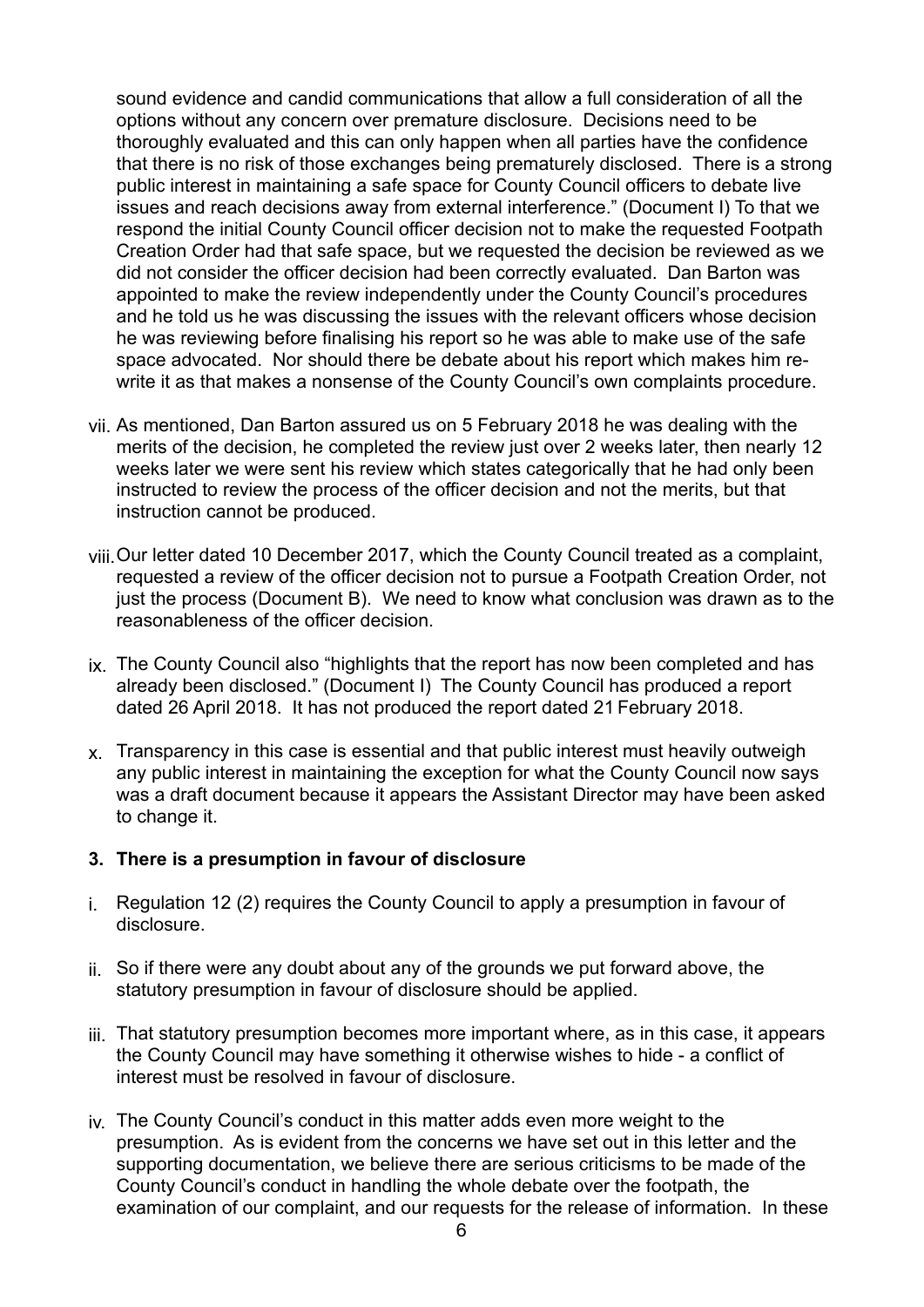circumstances even more weight should be given to disclosure to ensure the County Council is not seeking to hide any embarrassment and is fully accountable

### **4. Whether our request should be considered under Freedom of Information legislation rather than Environmental Information Regulations**

- i. In addition we question why the County Council has chosen to consider our request for information under Environmental Information Regulations rather than under Freedom of Information legislation. The County Council has treated our request for information as being one for environmental information to which the Environmental Information Regulations apply. Caldbeck Parish Council reserves its position on whether those Regulations are correctly applied to the request for information it made dated 29 May 2018 and seeks the view of the Information Commissioner. It is noted that if the Freedom of Information Act 2000 applied to those regulations there would be no exemption for a draft document.
- ii. Our request for the report is to establish whether the scope of the County Council's review changed and what conclusion was drawn as to the reasonableness of an officer decision. These are essentially questions about the workings of administration and the subject matter, whether land might be used for a footpath, is secondary.

Attached is a schedule of supporting information as referenced in this letter. Please let me know if your require any further information. I look forward to hearing from you in due course and do appreciate this may take some time in light of current workloads.

Yours sincerely

 $S.3.5$  mith

**Simon Smith**